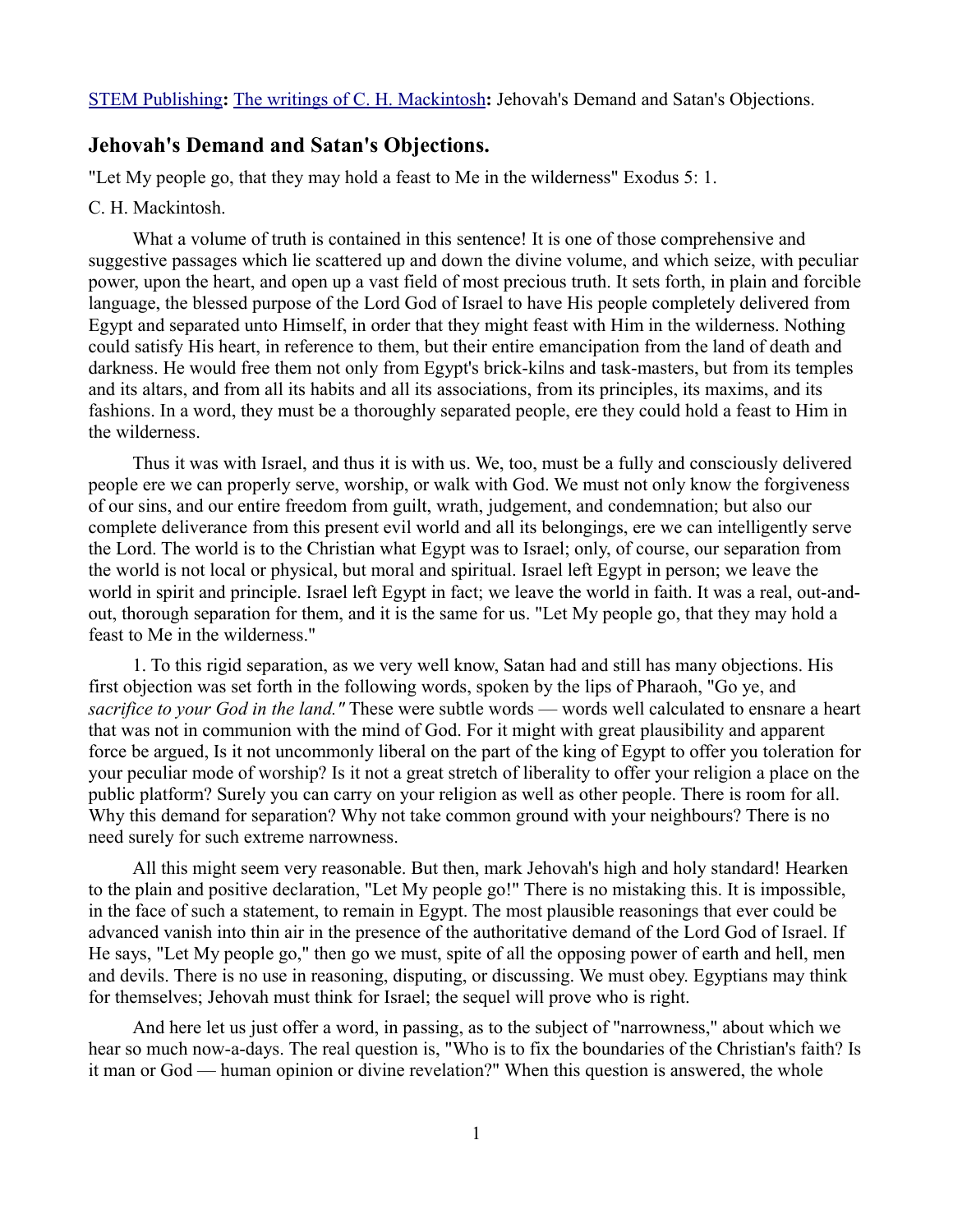matter is easily settled. There are some minds terribly scared by the bugbear of "narrow-mindedness." But then we have to inquire what is narrowness, and what breadth of mind? Now, what we understand by a narrow mind is simply a mind which refuses to take in and be governed by the whole truth of God. A mind governed by human opinions, human reasonings, worldly maxims, Selfish interests, Self will. This we unhesitatingly pronounce to be a narrow mind.

On the other hand, a mind beautifully subject to the authority of Christ — a mind that bows with reverent submission to the voice of Holy Scripture — a mind that sternly refuses to go beyond the written Word — that absolutely rejects what is not based upon "Thus saith the Lord" — this is what we call a broad, elevated mind.

Reader, is it not — must it not be so? Is not God's Word — His mind, infinitely more comprehensive, wide, and full than the mind and ways of man? Is there not infinitely greater breadth in the Holy Scriptures than in all the human writings under the sun? Does it not argue more largeness of heart, and devotion of soul to be governed by the thoughts of God than by our own thoughts or the thoughts of our fellows? It seems to us there can be but one reply to these questions; and hence the entire subject of narrowness resolves itself into this simple but very telling motto, "We must be as narrow as Christ, and as broad as Christ."

We must view everything from this blessed standpoint, and then our entire range of vision will be correct, and our conclusions thoroughly sound. But if Christ be not our standpoint, but self, or man, or the world, then our entire range of vision is false, and our conclusions thoroughly unsound.

All this is as clear as a sunbeam to a single eye and an honest and loyal heart. And, really, if the eye be not single, and the heart true to Christ, and the conscience subject to the Word, it is a complete loss of time to argue or discuss. Of what possible use can it be to argue with a man who, instead of obeying the Word of God, is only seeking to turn aside its edge? None whatever. It is a hopeless task to reason with one who has never taken in the mighty moral import of that most precious word — obey.

We must now return to our immediate theme. There is something uncommonly fine in Moses' reply to Satan's first objection, "It is not meet so to do: for we shall sacrifice the abomination of the Egyptians to the Lord our God: lo, shall we sacrifice the abomination of the Egyptians before their eyes, and will they not stone us? We will go three days' journey into the wilderness, and sacrifice to the Lord our God, as He shall command us" (Ex. 8: 26).

There would have been a lack of moral fitness in presenting to Jehovah, in sacrifice, the object of Egyptian worship. But, more than this, Egypt was not the place in which to erect an altar to the true God. Abraham had no altar when he turned aside into Egypt. He abandoned his worship and his strangership when he went down thither; and if Abraham could not worship there, neither could his seed. An Egyptian might ask, Why? But it is one thing to ask a question, and another thing to understand the answer. How could the Egyptian mind enter into the reasons of a true Israelite's conduct? Impossible. What could such an one know of the meaning of a "three days' journey"? Absolutely nothing.

"Beloved, the world knoweth us not, because it knew Him not." The motives which actuate, and the objects which animate, the true believer lie far beyond the world's range of vision; and we may rest assured that in the exact proportion in which the world can enter into and appreciate a Christian's motives the Christian must be unfaithful to his Lord.

We speak, of course, of proper Christian motives. No doubt there is much in a Christian's life that the world can admire and value. Integrity, honesty, truthfulness, disinterested kindness, care for the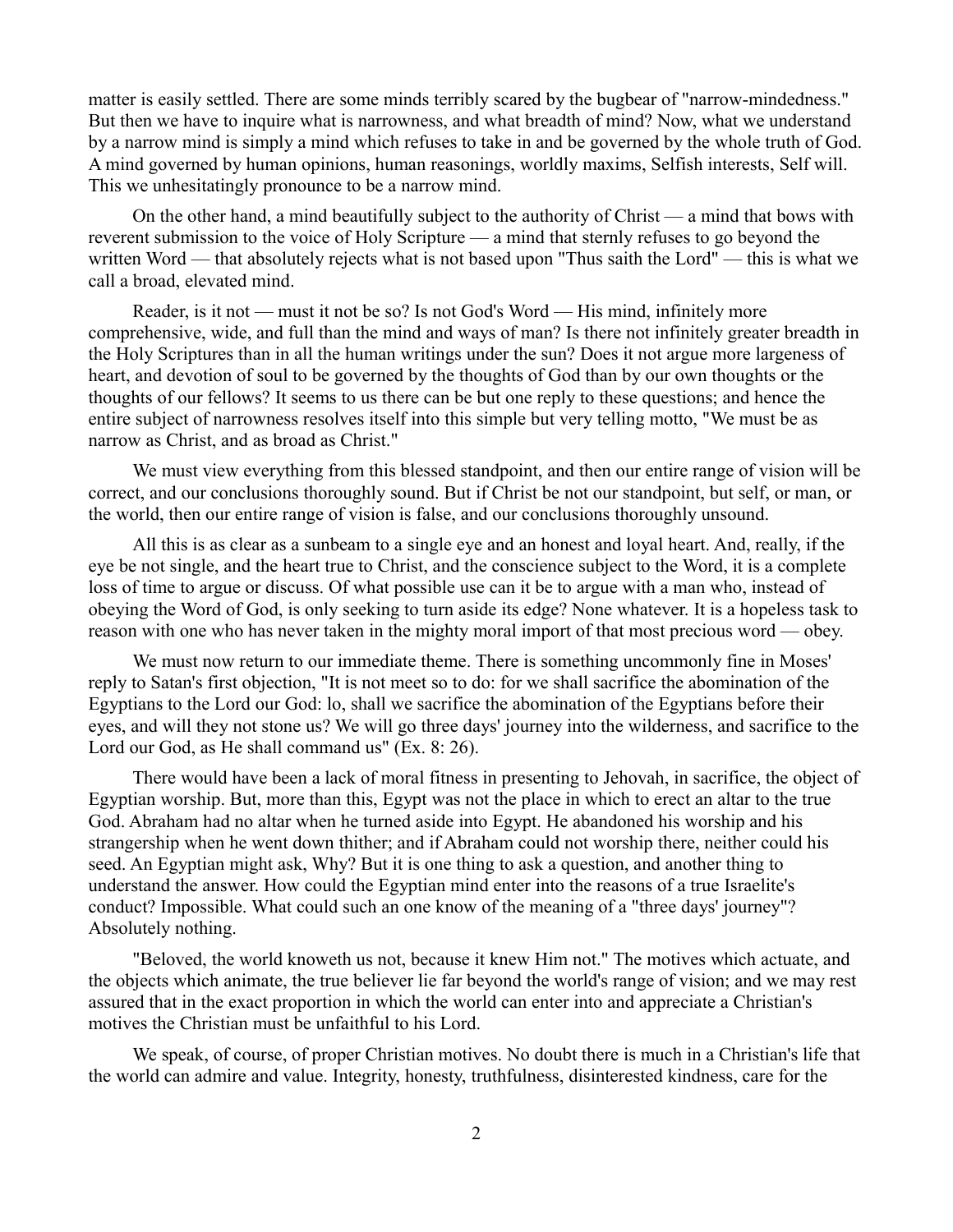poor, self-denial — all these things may be understood and appreciated; but, admitting all this, we return to the apostolic statement that "The world knoweth us not": and if we want to walk with God if we would hold a feast unto  $\text{Him}$  — if it is our heart's true and earnest desire to run a consistent heavenly course, we must break with the world altogether, and break with *self* also, and take our stand outside the camp, with a world-rejected, Heaven-accepted Christ. May we do so, with fixed purpose of heart, to the glory of His own precious and peerless name!

2. Satan's second objection is very near akin to his first. If he cannot succeed in keeping Israel in Egypt, he will at least try to keep them as near to it as possible. "I will let you go, that ye may sacrifice to the Lord your God in the wilderness; only *ye shall not go very far away"* (Ex. 8: 28).

There is more damage done to the cause of Christ by an apparent, partial, half-hearted giving up of the world, than by remaining in it altogether. Wavering, undecided, half-and half professors injure the testimony of the Lord more than out-and-out worldlings. And, further, we may say, there is a very wide difference indeed between giving up certain worldly things, and giving up the world itself. A person may lay aside certain forms of worldliness, and, all the while, retain the world deep down in the heart. We may give up the theatre, the ball-room, the race-course, the billiard-table, etc., yet cling to the world all the same. We may lop off some of the branches, and yet cling with tenacity to the old trunk.

This must be carefully seen to. We feel persuaded that what multitudes of professing Christians need is to make a clean break with the world — that very comprehensive word. It is utterly impossible to make a proper start, much less to make any progress, while the heart is playing fast and loose with the holy claims of Christ. We do not hesitate to express it as our settled conviction that, in thousands of cases, where souls complain of doubts and fears, ups and downs, darkness and heaviness, lack of assurance and comfort, of light, liberty, joy, peace, and vivid realisation, it is owing to the simple fact that they have not really broken with the world. They either seek to hold a feast to the Lord in Egypt, or they remain so near as to be easily drawn back again; so near that they are neither one thing nor the other.

How can such people be happy? How can their peace flow as a river? How can they possibly walk in the light of a Father's countenance, or in the joy of a Saviour's presence? How can the blessed beams of that sun that shines in the new creation reach them through the murky atmosphere that envelops the land of death and darkness? Impossible! They must break with the world, and make a clear, decided, whole-hearted surrender of themselves to Christ. There must be a full Christ for the heart, and a full heart for Christ.

Here, we may rest assured, lies the grand secret of Christian progress. We must make a proper start before ever we can get on; and in order to make a proper start we must break our links with the world, or, rather, we must believe and practically carry out the fact that God has broken them for us in the death of our Lord Jesus Christ. The cross has separated us for ever from this present evil world. It has not merely delivered us from the eternal consequences of our sins, but from the present power of sin, and from the principles, maxims, and fashions of a world that lieth in the hands of the wicked one.

It is one of Satan's masterpieces to lead professing Christians to rest satisfied with looking to the Cross for salvation while remaining in the world, or occupying a border position — "not going very far away." This is a terrible snare, against which we most solemnly warn the Christian reader. What is the remedy? True heart-devotedness to and fellowship with a rejected and glorified Christ. To walk with Christ, to delight in Him, to feed upon Him, we must be apart from the godless, Christless, wicked world — apart from it in the spirit of our minds and in the affections of our hearts — apart from it, not merely in its gross forms of moral pravity, or the wild extravagance of its folly and gaiety, but apart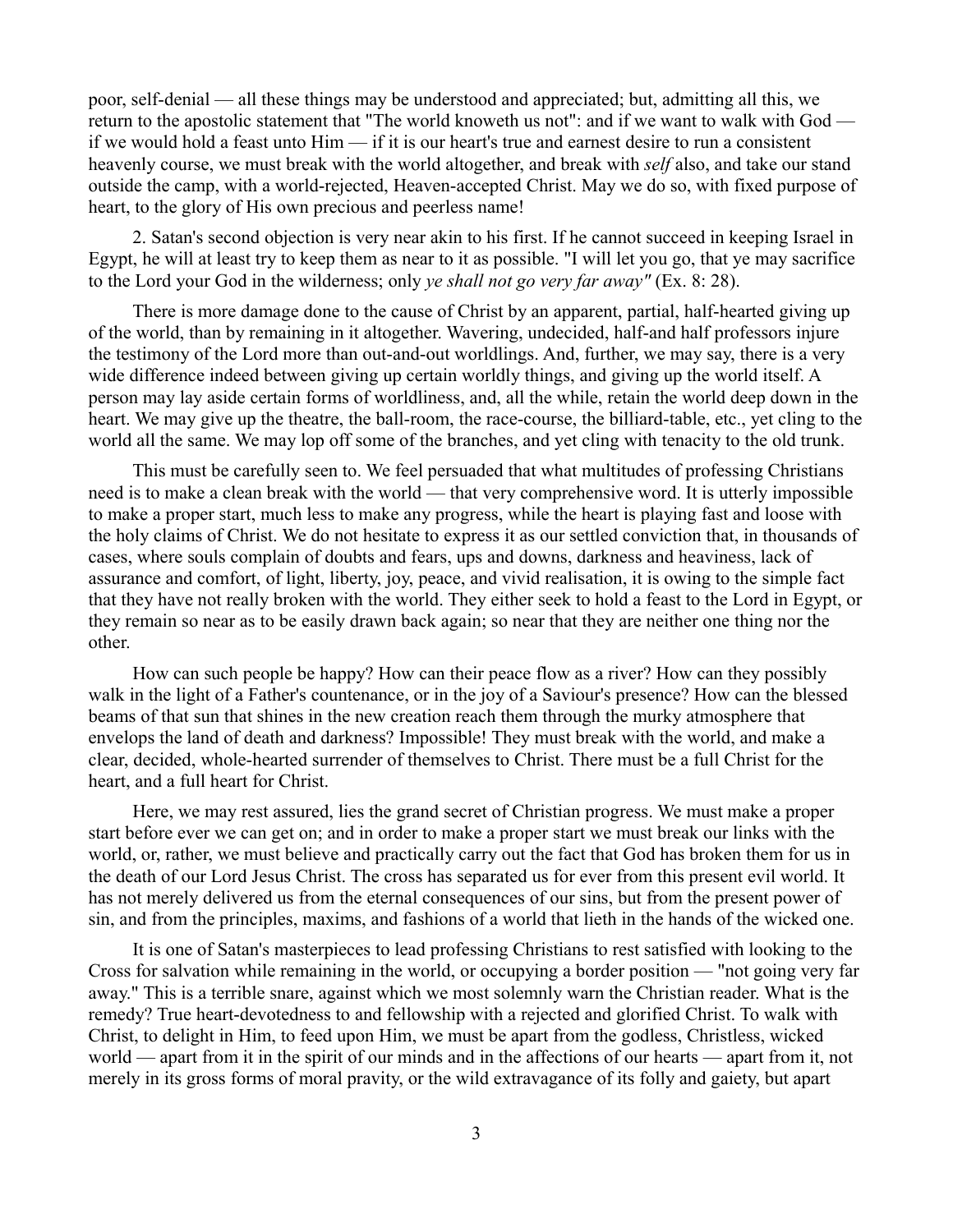from its religion, its politics, and its philanthropy — apart from the world in all that goes to make up that comprehensive phrase.

But here we may be asked, "Is Christianity merely a stripping, an emptying, a giving up? Does it only consist of prohibition and negation?" We answer, with hearty and blissful emphasis, No! A thousand times, No! Christianity is pre-eminently positive — intensely real — divinely satisfying. What does it give us in lieu of what it takes from us? It gives us "unsearchable riches" in place of "dung" and dross." It gives us "an inheritance incorruptible, undefiled and unfading, reserved in heaven," instead of a poor passing bubble on the stream of time. It gives us Christ, the joy of the heart of God, the object of Heaven's worship, the theme of angels' song, the eternal sunlight of the new creation, in lieu of a few moments of sinful gratification and guilty pleasure. And, finally, it gives us an eternity of ineffable bliss and glory in the Father's house above, instead of an eternity in the awful flames of hell.

Reader, what sayest thou to these things? Is not this a good exchange? Can we not find here the most cogent reasons for giving up the world? It sometimes happens that men favour us with their reasons for resigning this, that, and the other branch of worldliness; but it strikes us that all such reasons might be summed up in one, and that one be thus enunciated: "The reason for resigning *the world — I have found Christ."* This is the real way to put the matter. Men do not find it very hard to give up cinders for diamonds, ashes for pearls, dross for gold. No; and in the same way, when one has tasted the preciousness of Christ, there is no difficulty in giving up the world.

If Christ fills the heart, the world is not only driven out, but kept out. We not only turn our back upon Egypt, but we go far enough away from it never to return. And for what? To do nothing? To have nothing? To be gloomy, morose, melancholy, sour, or cynical? No; but to "hold a *feast* to the Lord." True, it is "in the wilderness"; but then the wilderness is heaven begun, when we have Christ there with us. He is our Heaven, blessed be His name — the light of our eyes, the joy of our hearts, the food of our souls; for even Heaven would be no Heaven without Him, and the wilderness itself is turned into a heaven by His dear, bright, soul-satisfying presence.

Nor is this all. It is not merely that the heart is thoroughly satisfied with Christ; but the mind also is divinely tranquillised as to the difficulties of the path, and the questions that so constantly crop up to trouble and perplex those who do not know the deep blessedness of making Christ their object, and viewing all in direct reference to Him.

For instance, if I am called to act for Christ in any given case, and, instead of looking at the matter simply in its bearing upon Him and His glory, I look at how it will affect me, I shall most assuredly get into darkness and perplexity, and reach a wrong conclusion. But if I simply look at Him, and consider Him, and see how the matter bears upon Him, I shall see the thing as clear as a sunbeam, and move with holy elasticity and firm purpose along that blessed path which is ever illuminated by the bright beams of God's approving countenance. A single eye never looks at consequences, but looks straight to Christ, and then all is simple and plain; the body is full of light, and the path marked by plain decision.

This is what is so needed in this day of easy-going profession, worldly religiousness, selfseeking, and man-pleasing. We want to make Christ our only standpoint — to look at self, the world, and the so-called Church, from thence, regardless of consequences. Oh that it may be so with us, through the infinite mercy of our God! Then we shall understand something of the force, depth, beauty, and fullness of the opening sentence of this paper, "Let My people go, that they may hold a feast to Me in the wilderness."

Note the way in which Satan disputes every inch of the ground in the grand question of Israel's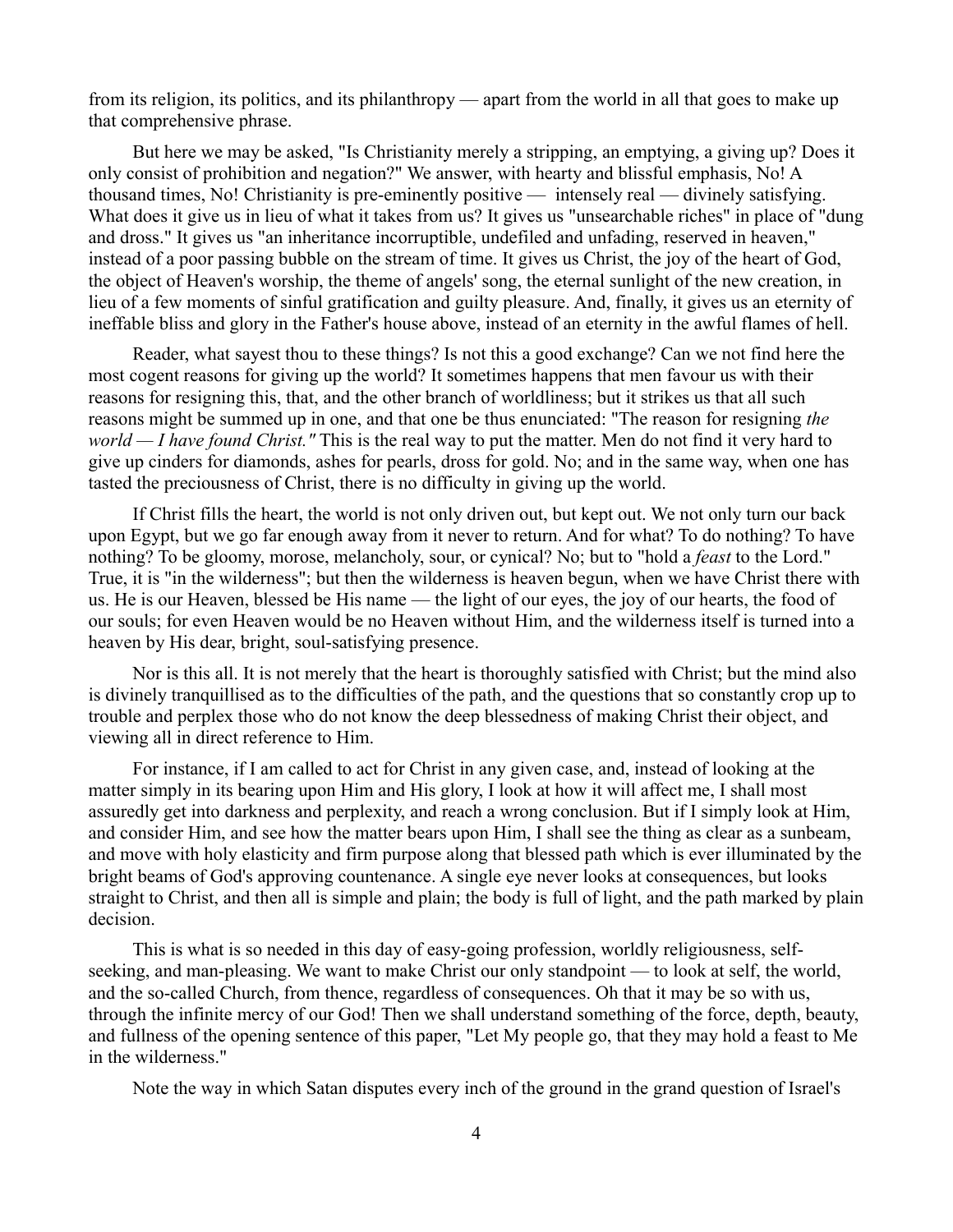deliverance from the land of Egypt. He would allow them to worship *in* the land, or *near* the land; but their absolute and complete deliverance *from* the land is what he will, by every means in his power, obstinately resist.

But Jehovah, blessed be His eternal name, is above the great adversary, and He will have His people fully delivered, spite of all the powers of hell and earth combined. The divine standard can never be lowered — "Let My people go, that they may hold a feast to Me in the wilderness." This is Jehovah's demand, and it must be made good, though the enemy were to offer ten thousand objections. The divine glory is intimately involved in the entire separation of Israel from Egypt, and from all the people that are upon the face of the earth. "The people shall dwell alone, and shall not be reckoned among the nations." To this the enemy demurs; and to hinder it he puts forth all his malignant power, and all his crafty schemes. We have already considered two of his objections, and we shall now proceed to the third.

3. "And Moses and Aaron were brought again unto Pharaoh: and he said unto them, Go, serve the Lord your God: but who are they that shall go? And Moses said, We will go with our young and with our old, with our sons and with our daughters, with our flocks and with our herds we will go; for we must hold a feast unto the Lord. And he said unto them, Let the Lord be so with you, as I will let you go, and your little ones: look to it; for evil is before you. Not so: go now ye that are men, and serve the Lord; for that ye did desire. And they were driven out from Pharaoh's presence" (Ex. 10: 8-11).

These words contain a very solemn lesson for the hearts of all Christian parents. They reveal a deep and crafty purpose of the arch-enemy. If he cannot keep the parents in Egypt, he will at least seek to keep the children, and in this way mar the testimony to the truth of God, tarnish His glory in His people, and hinder their blessing in Him. Parents in the wilderness, and their children in Egypt! — how opposed to the mind of God, and utterly subversive of His glory in the walk of His people.

We should ever remember — strange that we should ever forget! — that our children are part of ourselves. God's creative hand has made them such; and, surely, what the Creator has joined together, the Redeemer would not put asunder. Hence we invariably find that God links a man and his house together. "Thou and thy house" is a phrase of deep practical import. It involves the very highest consequences, and conveys the richest consolation to every Christian parent; and, we may truly add, the neglect of it has led to the most disastrous consequences in thousands of family circles.

Very many — alas, how many! — Christian parents, through an utterly false application of the doctrines of grace, have allowed their children to grow up around them in wilfulness and worldliness and while so doing they have comforted themselves with the thought that they could do nothing, and that in God's time their children would, if included in the eternal purpose, be gathered in. They have virtually lost sight of the grand practical truth that the One who has decreed the end has fixed the means of reaching it, and that it is the height of folly to think of gaining the end while neglecting the means.

Do we, then, mean to assert that all the children of Christian parents are, of necessity, included in the number of God's elect; that they will all be infallibly saved? — and if not, that it is the parents' fault? We mean to assert nothing of the kind. "Known unto God are all His works from the beginning of the world." We know nothing of God's eternal decrees and purposes. No mortal eye has scanned the page of His secret counsels.

What, then, is involved in the weighty expression, "Thou and thy house"? There are two things involved in it. In the first place, there is a most precious privilege; and, in the second place, a deep responsibility. It is unquestionably the privilege of all Christian parents to count on God for their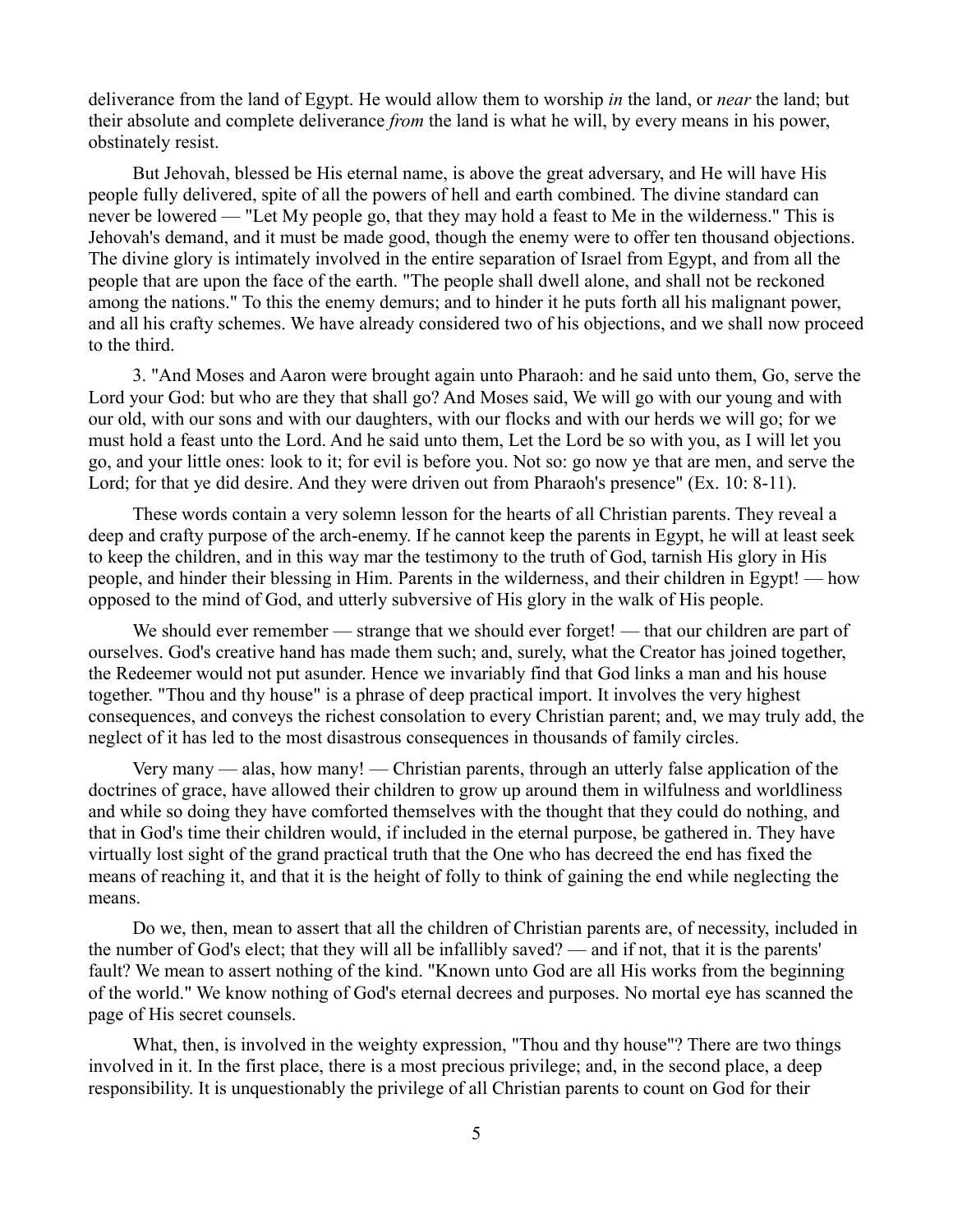children; but it is also their bounden *duty* — do we dislike the homely word? — to train their children for God.

Here we have the sum and substance of the whole matter — the two sides of this great question. The Word of God, in every part of it, connects a man with his house. "This day is salvation come to *this house."* "Believe on the Lord Jesus Christ, and thou shalt be saved, *and thy house"* (Luke 19; Acts 16). Here lies the solid basis of the privilege and responsibility of parents. Acting on the weighty principle here laid down, we are at once to take God's ground for our children, and diligently bring them up for Him, counting on Him for the result. We are to begin at the very beginning, and go steadily on, from day to day, month to month, year to year, training our children for God.

Just as a wise and skilful gardener begins, while his fruit trees are young and tender, to train the branches along the wall where they may catch the genial rays of the sun, so should we, while our children are young and plastic, seek to mould them for God. It would be the height of folly, on the part of the gardener, to wait till the branches become old and gnarled, and then seek to train them. He would find it a hopeless task. And, most surely, it is the very greatest folly, on our part, to suffer our children to remain for years and years under the moulding hand of Satan, and the world, and sin, ere we rouse ourselves to the holy business of moulding them for God.

Let us not be misunderstood. Let no one suppose that we mean to teach that grace is hereditary, or that we can, by any act or system of training, make Christians of our children. No! nothing of the kind. Grace is sovereign, and the children of Christian parents must, like all others, be born of water and of the Spirit, ere they can see or enter the kingdom of God. All this is as plain and as clear as Scripture can make it; but, on the other hand, Scripture is equally clear and plain as to the duty of Christian parents to "bring up their children in the nurture and admonition of the Lord."

And what does this "bringing up" involve? What does it mean? In what does it consist? these, surely, are weighty questions for the heart and conscience of every Christian parent. It is to be feared, that very few of us indeed really understand what Christian training means, or how it is to be carried on. One thing is certain, namely, that Christian training means a great deal more than drilling religion into our children, making the Bible a task-book, teaching our children to repeat texts and hymns like a parrot, and turning the family circle into a school. No doubt it is very well to store the memory of a child with Scripture and sweet hymns. No one would think of calling this in question. But is it not too frequently the case that religion is made a weariness to the child, and the Bible a repulsive schoolbook?

This will never do. What is really needed is to surround our children with a thoroughly Christian atmosphere, from their earliest moments; to let them breathe the pure air of the new creation; to let them see in their parents the genuine fruits of spiritual life — love, peace, purity, tenderness, holy disinterestedness, genuine kindness, unselfishness, loving thoughtfulness of others. These things have a mighty moral influence upon the plastic mind of the child, and the Spirit of God will assuredly use them in drawing the heart to Christ — the centre and the source of all these beauteous graces and heavenly influences.

But, on the other hand, who can attempt to define the pernicious effect produced upon our children by our inconsistencies, by our bad temper, our selfish ways, our worldliness, and covetousness? Can we be said to bring our children out of Egypt when Egypt's principles and habits are seen in our whole career? It may be we use and teach the phraseology of the wilderness or of Canaan; but our ways, our manners, our habits are those of Egypt, and our children are quicksighted enough to mark the gross inconsistency, and the effect upon them is deplorable beyond expression. We have but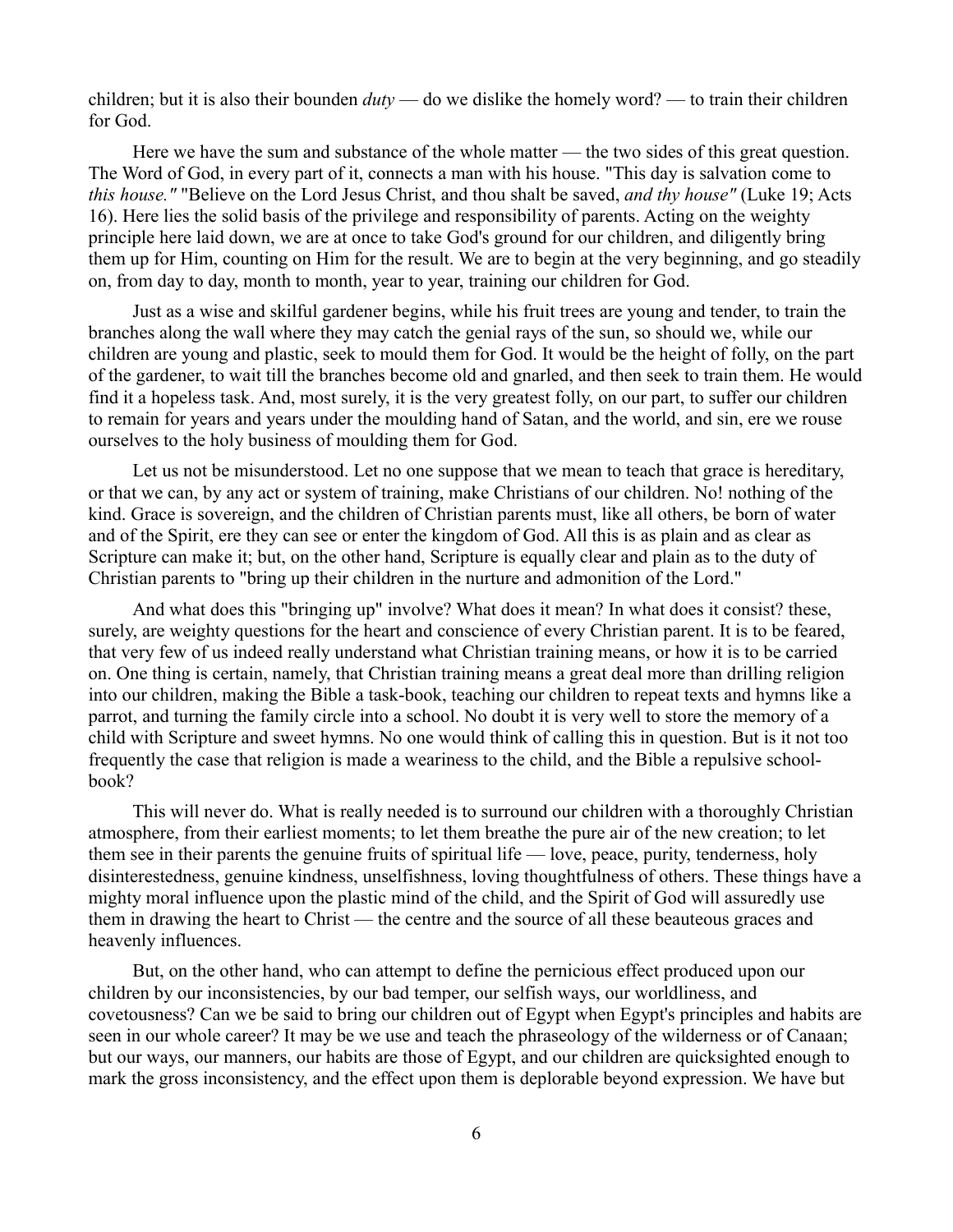little idea of the way in which the unfaithfulness of Christian parents has contributed to swell the tide of infidelity which is rising around us with such appalling rapidity.

It may be said, and said with a measure of truth, that children are responsible spite of the inconsistency of their parents. But, most assuredly, whatever amount of truth there may be in this statement, it is not for parents to urge it. It ill becomes us to fall back upon the responsibility of our children in view of our failure in meeting our own. They are responsible, no doubt, but so are we; and if we fail to exhibit before the eyes of our children those living and unanswerable proofs that we ourselves have left Egypt, and left it for ever, need we marvel if they remain?

Of what possible use is it to talk about wilderness life, and our being in Canaan, while our manners, our habits, our ways, our deportment, our spirit, the bent of our whole life, bears and exhibits the impress of Egypt? None whatever. The language of the life gives the lie to the language of the lips, and we know full well that the former is far more telling than the latter. Our children will judge from our conduct, not from our talk, where we really are; and is this to be wondered at? Is not conduct the real index of conviction? If we have really left Egypt, it will be seen in our ways; and if it be not seen in our ways, the talk of the lips is worse than worthless; it only tends to create disgust in the minds of our children, and to lead them to the conclusion that Christianity is a mere sham.

All this is deeply solemn, and should lead Christian parents into the most profound exercise of soul in the presence of God. We may depend upon it there is a great deal more involved in this question of training than many of us are aware of. Nothing but the direct power of the Spirit of God can fit parents for the great and holy work of training their children, in these days in which we live, and in the midst of the scene through which we are passing. That word falls upon the heart with heavenly sweetness and power: "My grace is sufficient for thee." We can, with fullest confidence, reckon upon God to bless the very feeblest effort to lead our dear children forth out of Egypt. But the effort must be made, and made, too, with real, fixed, earnest purpose of heart. It will not do to fold our arms and say, "Grace is not hereditary. We cannot convert our children. If they are of the number of God's elect they must be saved; if not, they cannot."

All this is one-sided and utterly false. It will not stand; it cannot bear the light of the judgementseat of Christ. Parents cannot get rid of the holy responsibility of training their children for God; that responsibility begins with, and is based upon, the relationship; and the right discharge of it demands continual exercise of soul before God, in reference to our children. We have to remember that the foundation of character is laid in the nursery. It is in the early days of infancy that Christian training begins, and it must be steadily pursued, from day to day, month to month, and year to year, in simple, hearty dependence upon God who will, most assuredly, in due time, hear and answer the earnest cry of a parent's heart, and crown with His rich blessing the faithful labours of a parent's hands.

And, while on this subject of training children, we would, in true brotherly love, offer a suggestion to all Christian parents as to the immense importance of inculcating a spirit of implicit obedience.

If we mistake not, there is very wide-spread failure in this respect, for which we have to judge ourselves before God. Whether through a false tenderness, or indolence, we suffer our children to walk according to their own will and pleasure, and the strides which they make along this road are alarmingly rapid. They pass from stage to stage with great speed, until, at length, they reach the terrible goal of despising their parents altogether, throwing their authority entirely overboard, and trampling beneath their feet the holy order of God, and turning the domestic circle into a scene of godless misrule and confusion.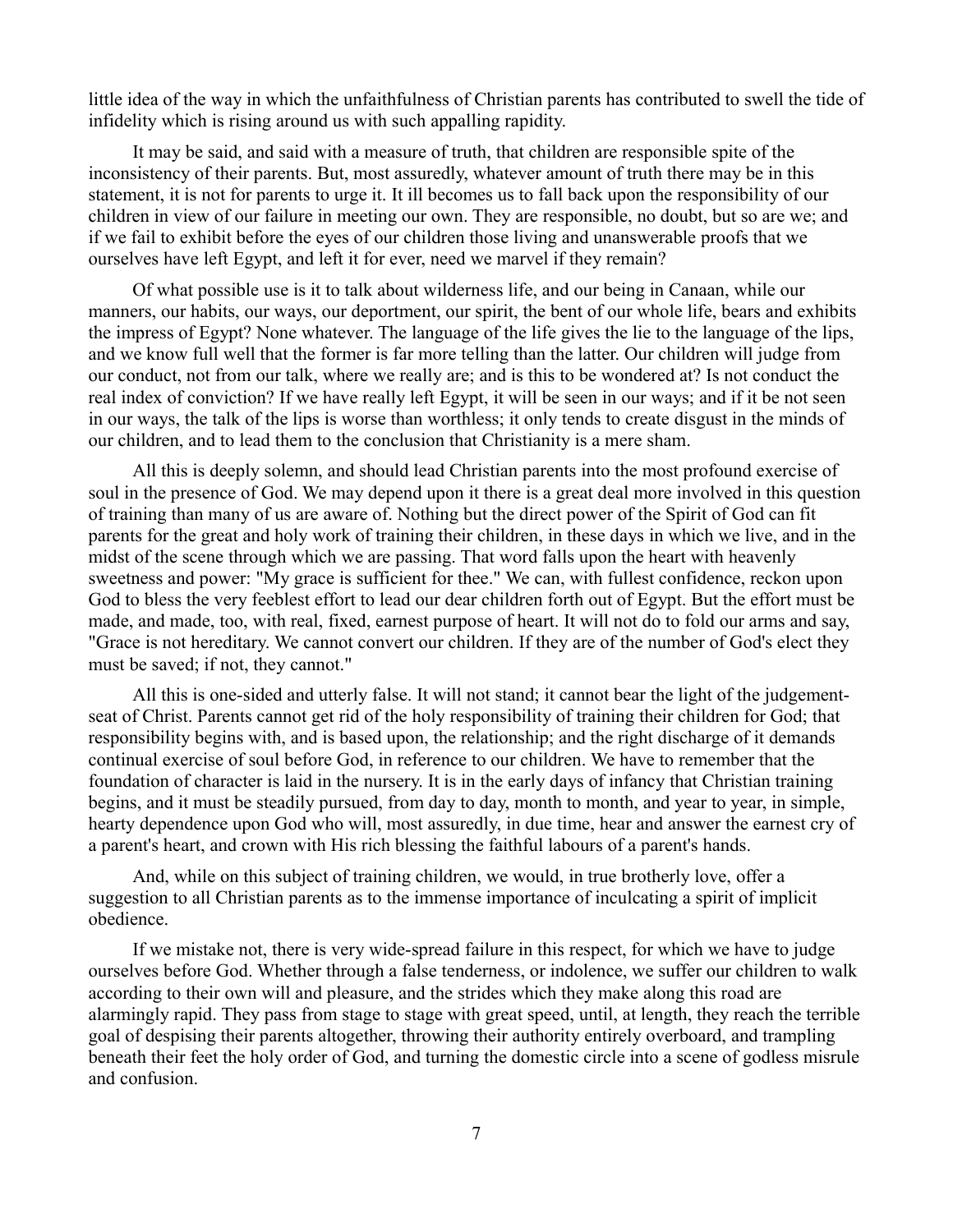How dreadful this is we need not say, or how utterly opposed to the mind of God, as revealed in His holy Word. But have we not ourselves to blame for it? God has put into the parents' hands the reins of government, and the rod of authority, but if parents, through indolence, suffer the reins to drop from their hands; and if through false tenderness or moral weakness, the rod of authority is not applied, need we marvel if the children grow up in utter lawlessness? How could it be otherwise? Children are, as a rule, very much what we make them. If they are made to be obedient, they will be so; and if they are allowed to have their own way, the result will be accordingly.

Are we then to be continually chucking the reins and brandishing the rod? By no means. This would be to break the spirit of the child, instead of subduing his will. Where parental authority is thoroughly established, the reins may lie gently on the neck, and the rod be allowed to stand in the corner. The child should be taught, from his earliest hour, that the parent only wills his good, but the parent's will must be supreme. Nothing is simpler. A look is enough for a properly trained child. There is no need whatever to be continually hawking our authority; indeed nothing is more contemptible whether in a husband, a father, or a master. There is a quiet dignity about one who really possesses authority; whereas the spasmodic efforts of weakness only draw out contempt.

We have found, through many years of experience and careful observation, that the real secret of successful training lies in the proper adjustment of firmness and tenderness. If the parent, from the very beginning, establishes his authority, he may exercise as much tenderness as the most loving heart can desire or display. When the child is really made to feel that the reins and rod are under the direct control of sound judgement and true affection, and not of a sour temper and an arbitrary will, there will be little difficulty in training him.

In a word, firmness and tenderness are the two essential ingredients in all sound education; a firmness which the child will not dare to question; a tenderness which takes account of the child's every real want and right desire. It is sad indeed if the idea which a child forms of parental authority be that of arbitrary interference with, or a cold indifference to, his little wishes and wants. It is not thus our heavenly Father deals with us; and He is to be our model in this as in all beside.

If it be written, and it is written, "Children, obey your parents in all things"; it is also, in beautiful adjusting power, written, "Fathers, provoke not your children, lest they be discouraged." Again, if it be said, "Children, obey your parents in the Lord; for this is right"; it is also said, "Ye fathers, provoke not your children to wrath; but bring them up in the nurture and admonition of the Lord." In short, the child must be taught to obey; but the obedient child must be allowed to breathe an atmosphere of tenderness, and to walk up and down in the sunshine of parental affection. This is the spirit of Christian education.

Most gladly would we dwell further on this great practical subject; but we trust sufficient has been said to rouse the hearts and consciences of all Christian parents to a sense of their high and holy responsibilities in reference to their beloved offspring; and also to show that there is a great deal more involved in bringing our children out of Egypt, and taking God's ground for them than many of us are aware of. And if the reading of the foregoing lines be used of God to lead any parent into prayerful exercise in this most weighty matter, we shall not have penned them in vain.

4. We shall close this paper with the briefest possible reference to the enemy's fourth and last objection, which is embodied in the following words, "And Pharaoh called unto Moses, and said, Go ye, serve the Lord; only let your flocks and your herds be stayed: let your little ones also go with you." He would let them go, but without resources to serve the Lord. If he could not keep them in Egypt, he would send them away crippled and shorn. Such is the enemy's last demurrer.

But mark the noble reply of a devoted heart. It is morally grand. "And Moses said, Thou must